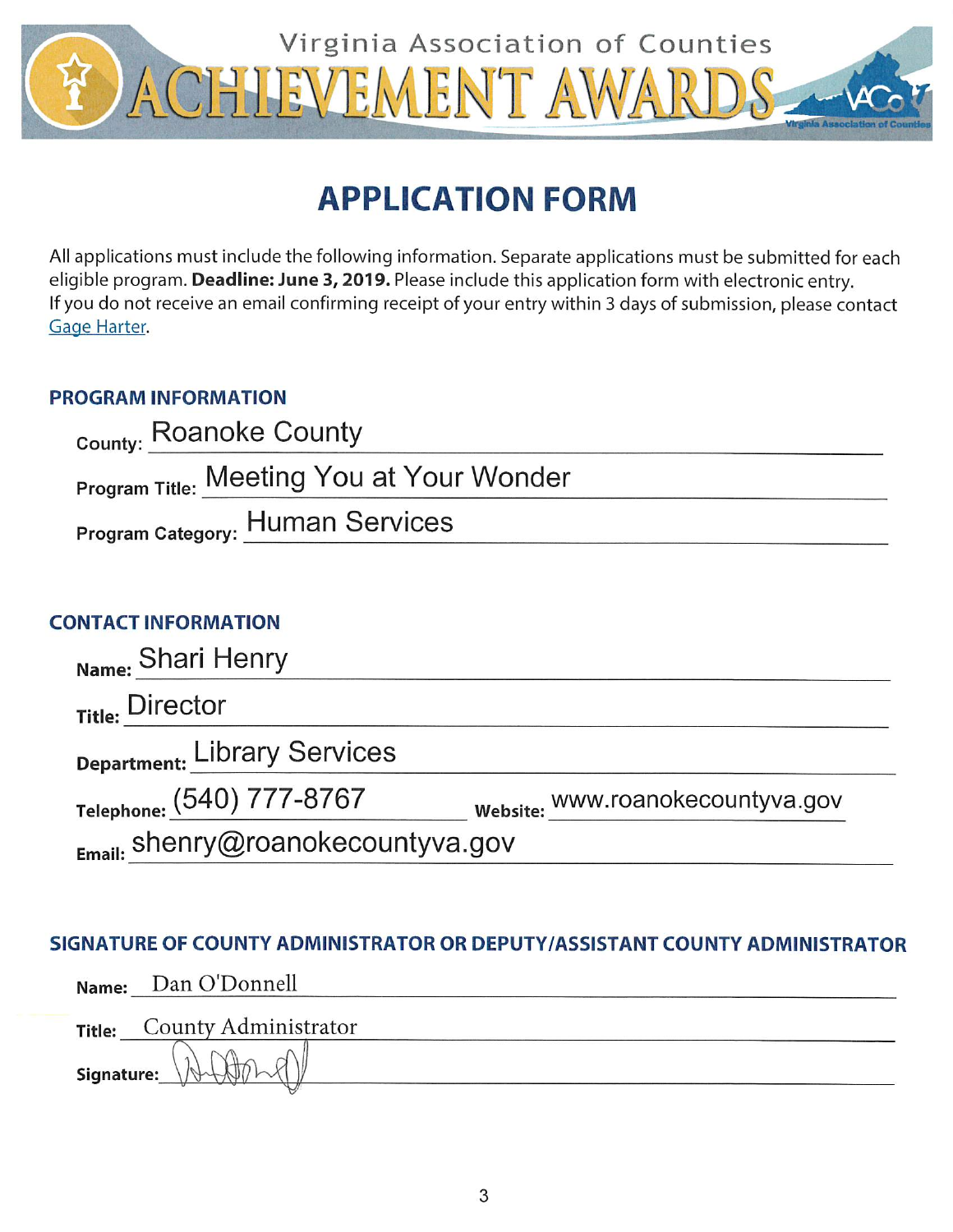### **Meeting You at Your Wonder Roanoke County Public Library, Artificial Intelligence, and Digital Literacy**

#### **Tackling the Problem Head-on**

Roanoke County Public Library (RCPL), a medium-sized library system nestled in Virginia's Blue Ridge Mountains, embraced the world of Artificial Intelligence (AI) and digital literacy full throttle when we became the first public library in the nation to recruit Pepper®, a humanoid robot with AI capability, manufactured by SoftBank Robotics. The decision to purchase Pepper was made in response to the cultural shift ushered in by the technological revolution, and its implications for the informational needs and economic development of the region. RCPL planned to use Pepper for service and program delivery, and to teach coding to the community. What staff didn't foresee was how the new robot would thrust the library system into the spotlight, open the floodgates to even more new technology, programs, and partnerships, and identify RCPL as a leader in innovation. It all began with a laser-like focus on digital literacy, and how it relates to a sustainable community, borne out of the library's new strategic plan.

While we observed what the community wanted and assessed community needs, we also began to think about helping establish Roanoke as a destination. We have beautiful library buildings, rich resources, modern meeting rooms, and plenty of computers. But what might our role be as a unique player within the library world, adding to the body of information and research, while also serving our community with something only available from us? We joined the Urban Libraries Council (ULC) to allow us to share information with libraries across the United States and Canada, and continued digging.

Eighty percent of respondents to a 2016 study by Pew Research Center said the library should definitely "offer programs to teach people, including kids and senior citizens, how to use digital tools." As technology has created a heightened need for digital literacy, and people look to the library to provide it, Roanoke County's population has continued to age – half of the residents are 55 and older – leaving the county with the additional challenge of finding ways to draw and keep college educated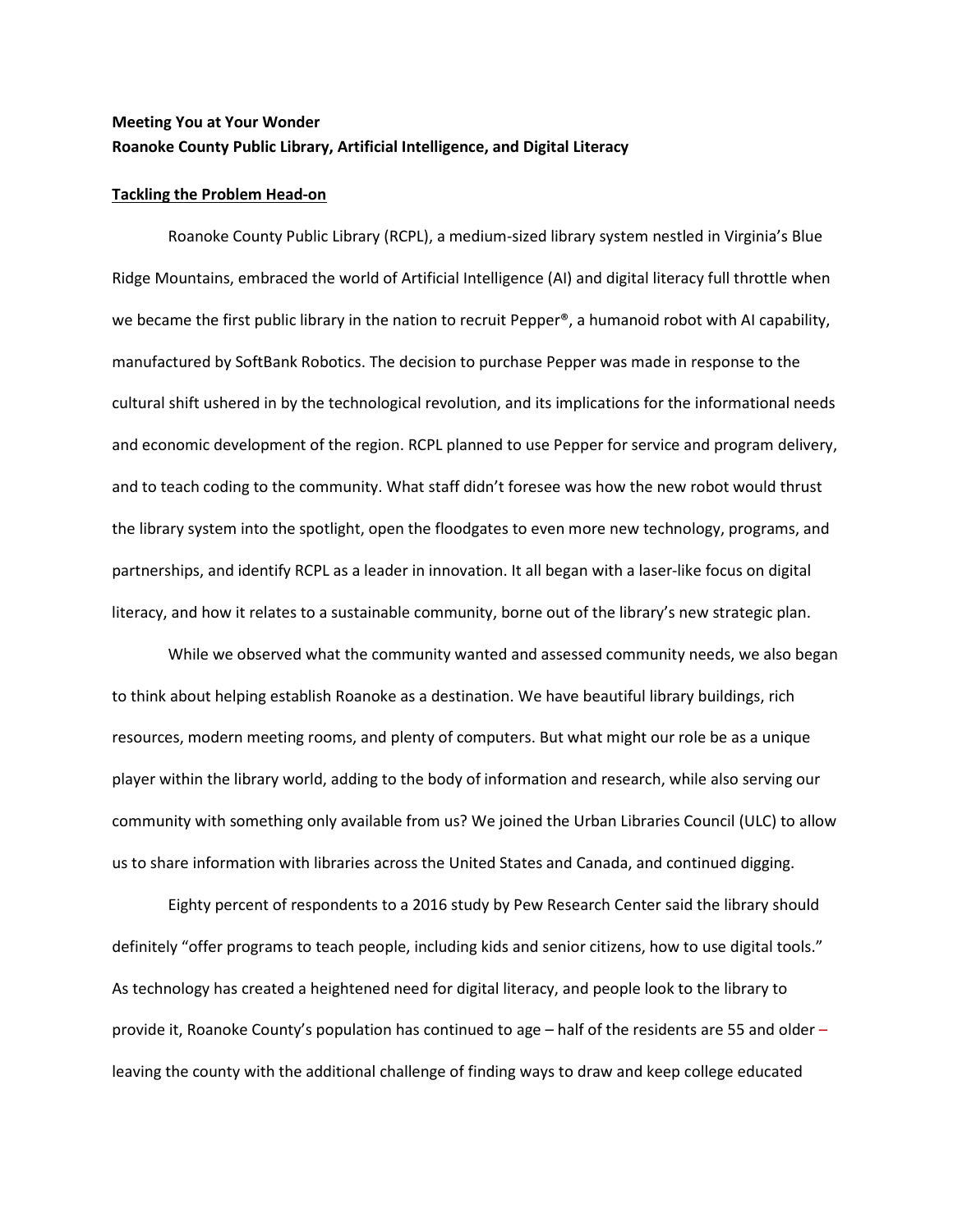talent here. Other factors came into play. For example, in November 2018, Advanced Auto announced the relocation of their headquarters from Roanoke to Raleigh. According to an article in *The Roanoke Times*, Beth Doughty, Executive Director of Roanoke Regional partnership, said the lesson was "to understand the value of recruiting and retaining talent in the region."

As a core part of Roanoke's infrastructure, RCPL decided to raise the level of participation in economic development by driving a new initiative focused on the technological revolution, and becoming a key player in preparing all ages, including preparing young people for the future workforce, and the aging with ability to navigate the world they are inhabiting. The library began tackling the issue by thinking about digital citizenship and reimagining all technology programming, from basic know-hows to uniquely designed high level workshops. We formed two internal teams, the Pepper Experience Team made up of the library director, marketing manager, and tech lead, and a larger group with representatives from across the library system and one from the county's Communications and Information Technology department. We partnered with local and national organizations, positioning residents for unique opportunities, and helping to make Roanoke County a desired destination. We believed no entity is better suited to take on this challenge than a trusted institution with deep roots in innovation, privacy, and equity and access. We determined the library was not only the logical place for this work, but was the one most likely to shine a light on some of the challenges (privacy and equity at the top of the list) along with demonstrating the positive aspects of this brave new techie world.

#### **How Our Program Fulfilled Criteria**

In December 2017, the annual Christmas Tree Lighting hosted at the library brought approximately 1500 people to see Santa, enjoy hot chocolate, listen to music, and create crafts. We also unveiled our new 3D printing services. As lines for various activities grew, it became apparent people were more interested in the 3D printer than Santa. Library administration took note of the appetite for technology information on display. A renewed and more clear-eyed vision for the library's future was in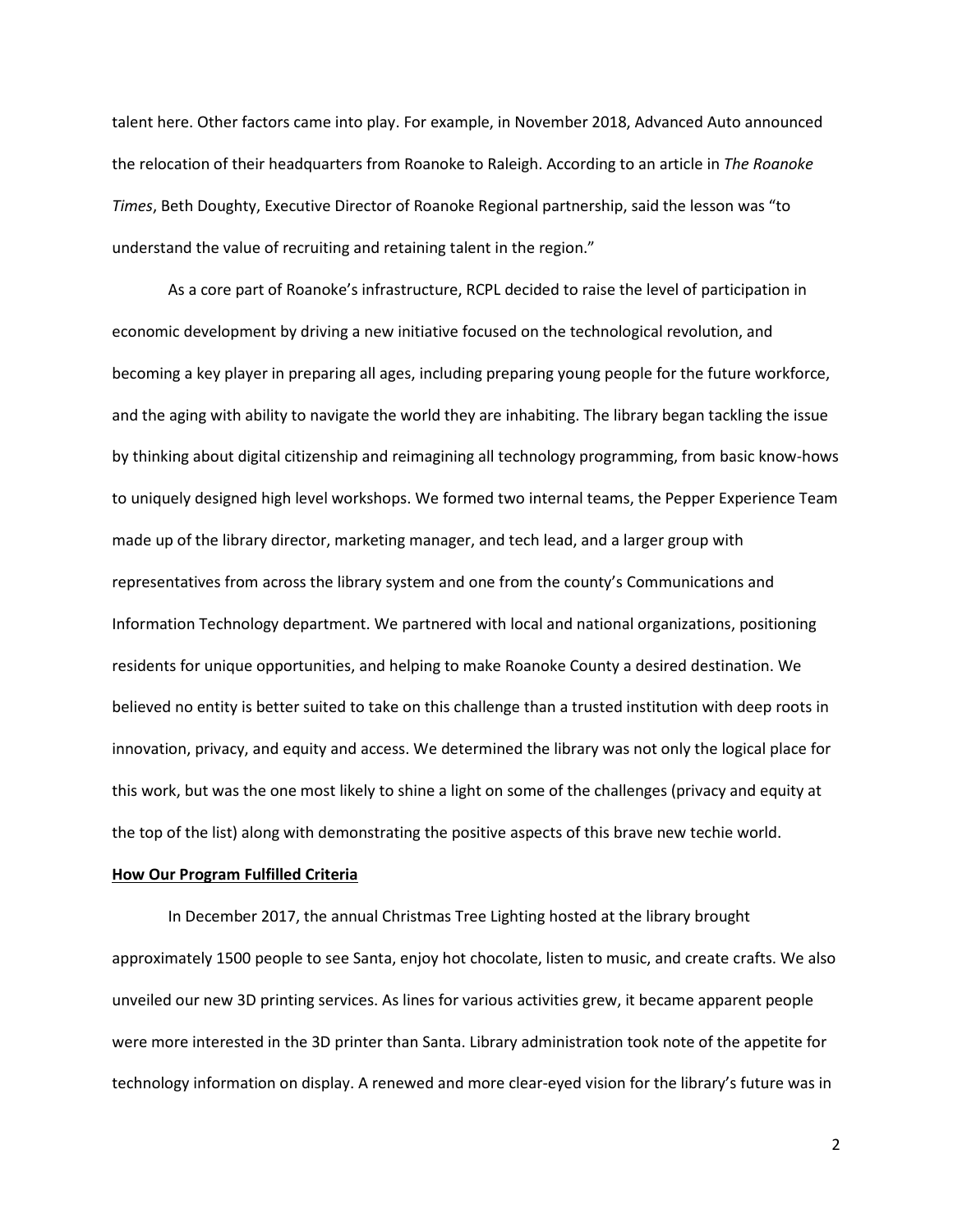order, one taking into account the rapidity with which technology was changing the world. As the strategic planning process wrapped up a few months later, one goal stood out as the most daunting: our responsibility to lean into the technological revolution. We were ready because we had asked ourselves during the planning process questions such as "What are we most of?" and "Why not Roanoke?" and came up with the tagline, "We'll meet you at your wonder." What better way to meet the community's wonder than to bring them programming no other library was yet doing? We knew combining our desire to keep and attract talent and offer cutting edge technological training to patrons, while helping promote economic development in the region all went hand in hand, and we knew we wanted to do something super special.

As we aligned the Library's Strategic Plan with the County's Community Strategic Plan, we envisioned how this fresh array of tech programming would align with two County initiatives: Lifelong Learning and Connecting Roanoke County to the World. By February 2018, the plan was in place. We mapped out a path to address our goals, and began designing programs to include everything from cradle to grave computer basics to a full course of STEM programming including AI, robotics, and coding. Staff was encouraged to set a new vision, embrace training, and learn new things. All ideas were on the table, consisting of using technology to enhance service delivery, establishing new tech-centric partnerships and programs, and encouraging thinking to 2025 and beyond. We hoped to impact the community for good. Becoming a leader in the technological revolution would better position us to prepare the future workforce, play a role in keeping and attracting new talent to the region, and support economic development efforts, all while remembering and promoting librarianship's bedrock principles such as privacy, free speech, and equity and access. We were aware RCPL's first was a first for Roanoke County, the Commonwealth of Virginia, and the nation, and wanted to be good stewards of this newfound notoriety. All along we believed it was also important to demonstrate mid-size municipalities can serve as the perfect test cases for new initiatives.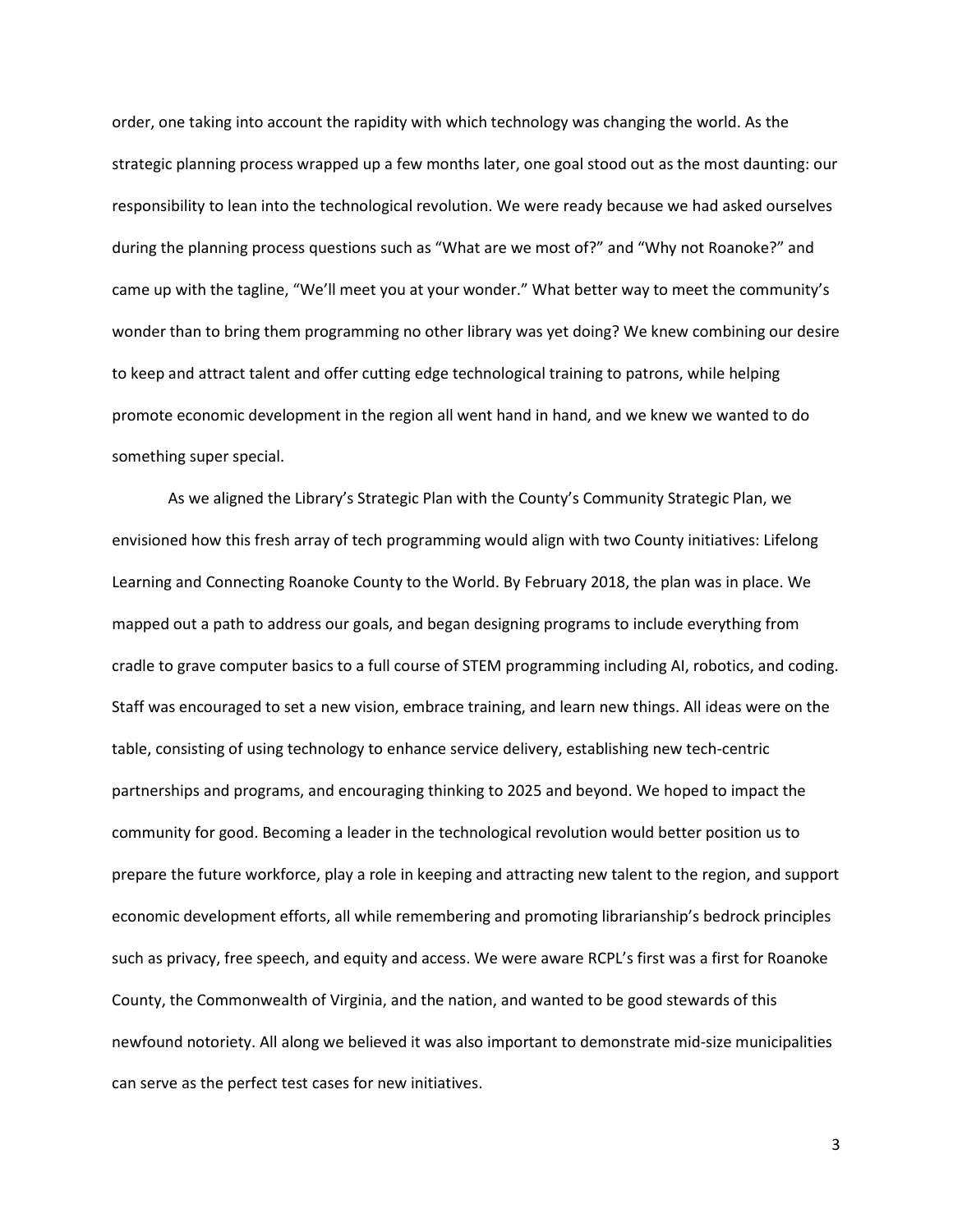It is difficult to overestimate the importance of our strategic planning process to what ensued. As we began the process, Michael Hibben, the Senior Library Administrator over our headquarters location, shared his dream of bringing Pepper® the humanoid robot to RCPL, something no other library in the United States had yet to do. Despite some initial hesitancy, and against some other odds, staff began to learn more about the robot and think about what it might mean for the community if we were to embrace this bleeding edge technology. Our expectations were exceeded exponentially, as recruiting Pepper proved to be a catalyst for the way we have viewed nearly all of our technology programming since. As staff began to share the excitement, they embraced the possibility Pepper symbolized. We noted Pepper's arrival at the Smithsonian last spring, just a few short months before our robot arrived, and contacted librarians in Palo Alto who had put into use Pepper's predecessor, Nao. After two video conferences with our vendor, RobotLAB (a SoftBank partner), they offered to work with us to develop software specifically geared toward libraries. We agreed we were a great fit – a San Francisco based robotics company focused on K-12 education and a mid-size public library with just-the-right amount of capacity and partnerships to nimbly make room for the new work in their daily operations. The Friends of the Library voted unanimously to fund Pepper. We stayed focused on bringing attention to Artificial Intelligence and the ways technology affects our lives, and ways it can help ready the Roanoke community for the future.

In June, immediately following the press release written by Caitlin Gills, Administrative and Marketing Manager, announcing Pepper's arrival and a tremendous amount of ensuing local press, including this piece in *[The Roanoke Times](https://www.roanoke.com/news/local/roanoke_county/roanoke-county-library-adds-pepper-a-community-robot/article_198827e4-e357-545a-9f14-2e8137f83208.html)*, we found ourselves in the national spotlight, having quickly earned notice for leaning forward into unexplored territory for libraries. Shari Henry, the Library Director, was invited to participate in two Urban Libraries Council's forums, one on STEM and another on Artificial Intelligence and Digital Citizenship, the latter event receiving a lot of national press, including a piece in [Forbes](https://www.forbes.com/sites/ellenduffer/2019/01/28/libraries-look-to-serve-as-leaders-in-equitable-ai-education/#6f6dcfb36c6e) magazine.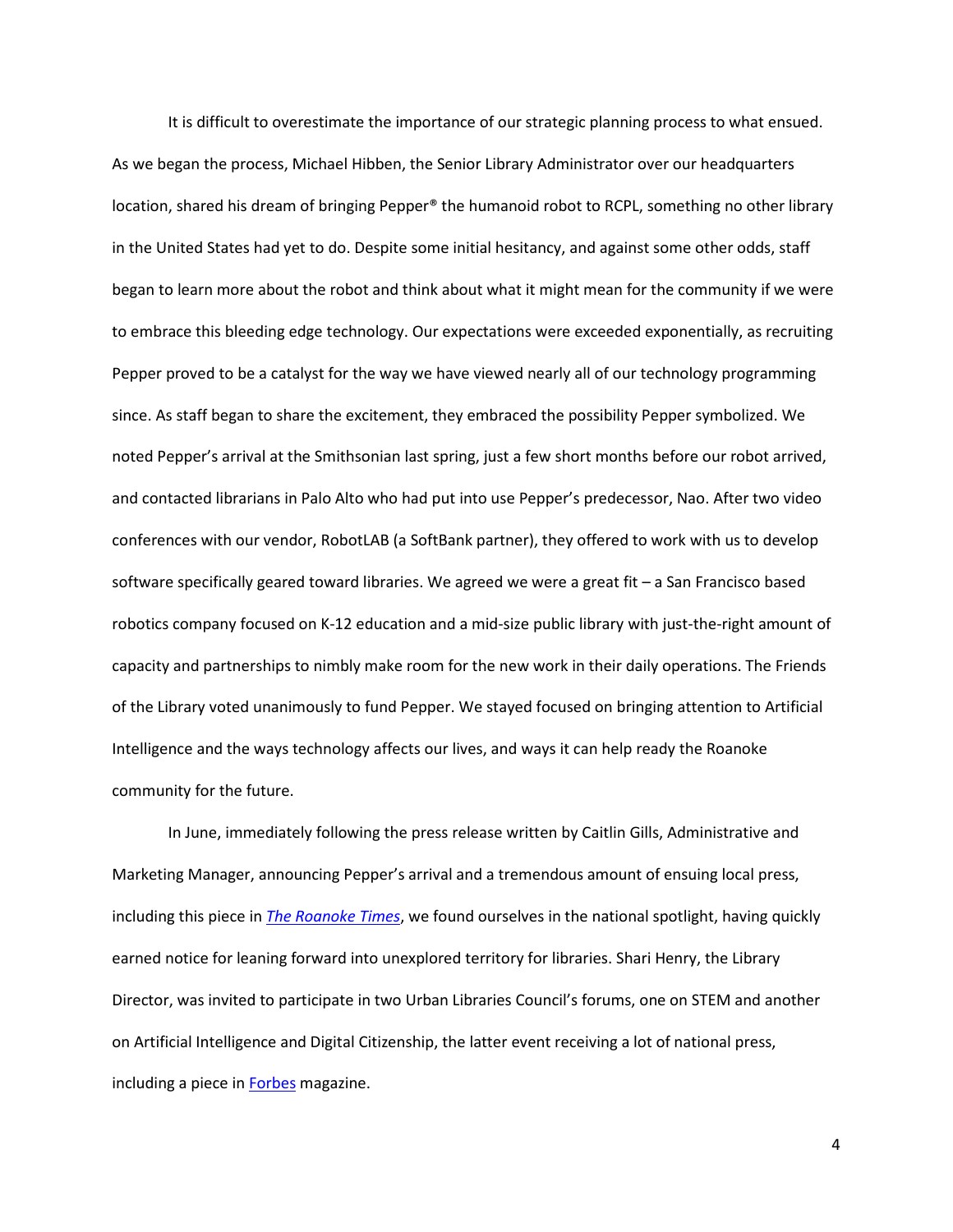Several existing partnerships were deepened, and several new ones launched. Aside from RobotLAB, early partnering organizations included Girls Who Code, an international organization committed to closing the gender gap in technology, Code Club Roanoke, a local offshoot of Code Club International, and local organizations such as Roanoke Robotics and Makers Club, Noke Codes, and The Advancement Foundation, a business incubation center that hosts Virginia's largest business program and competition, The Gauntlet. Library staff began presenting to and initiating discussions with County agencies such as Department of Social Services and Roanoke County Public Schools. We shared information with library systems across the U.S. and Canada, growing our capacity, as we learned from them as well, most notably Palo Alto City Library and Toronto Public Library. We provided the opening presentation at Virginia Library Association's fall conference in September, and presented twice with two Palo Alto librarians in March at the Computers in Libraries conference in the D.C. area. Other panelists included Jason Griffey, a librarian with Harvard's metaLAB and former fellow with Harvard's Berkman Klein Center.

As we experienced success in partnering, presented at conferences, and sat on panels, word got out, and others began to approach us. Partnerships begat more partnerships, our reach widened, our learning increased, and our vision raised higher. Staff has introduced extensive coding programs into the library's calendar, supported by our [new partnership with Girls Who Code,](https://www.roanoke.com/community/roanoke-county-public-library-presents-girls-who-code/article_44607794-3697-5062-a876-e96a6465490b.html) a group of national acclaim who sought out a partnership with us. Also, we have deepened what has turned into a robust partnership with Roanoke Robotics and Makers Club, a group that provides a variety of workshops at the library, including a recent Raspberry Pi Jam, packed with attendees. The group has also donated about 25 Micro:bits we make available for check-out. These and other partnerships increased our reach and potential for impact to the increasing in the community and beyond. We were able to use Girls Who Code's curriculum, saving countless hours of library staff, and draw on expertise from those in the social services realm to guide us as we developed programs such as Chair Yoga with Pepper for senior citizens.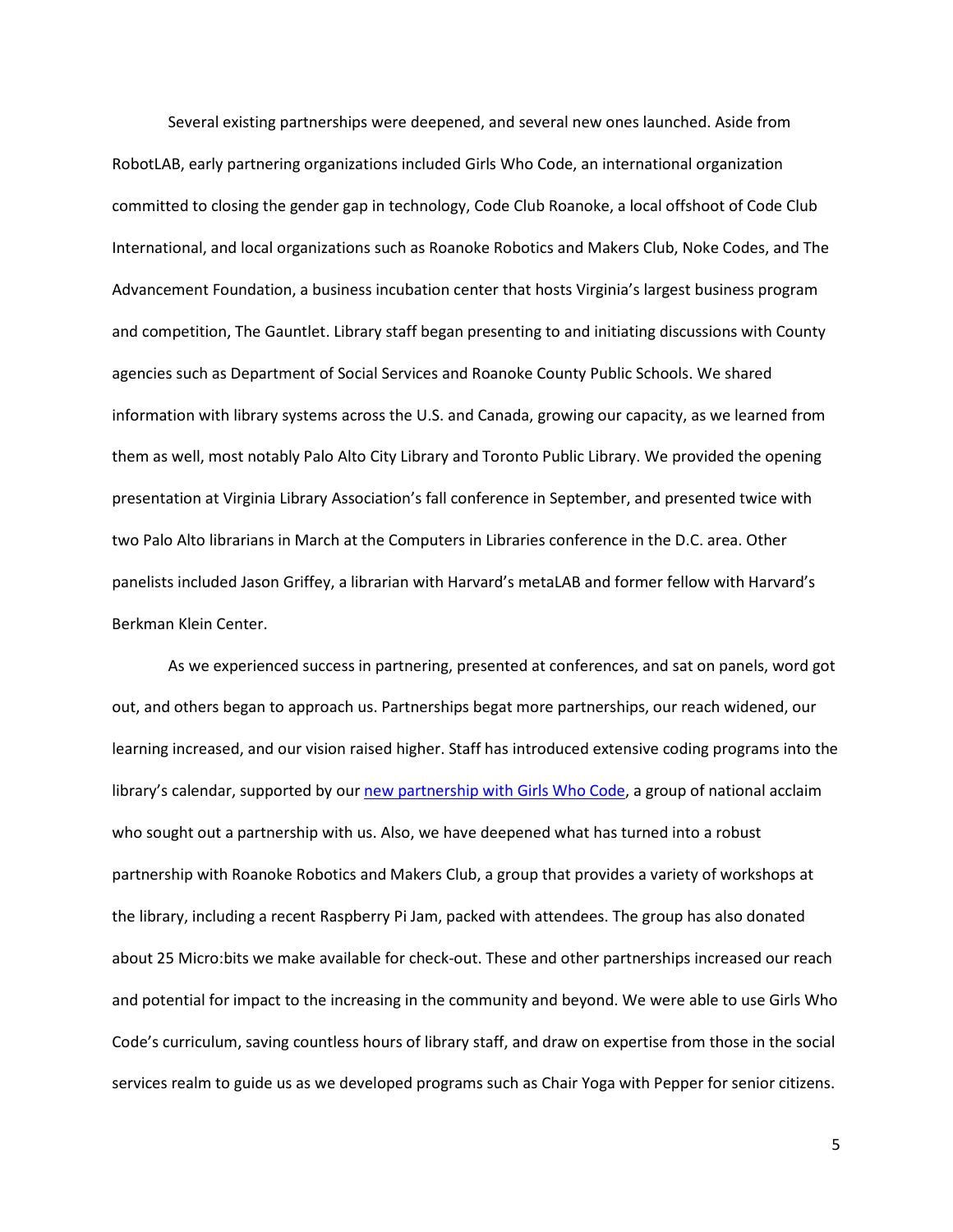We were able to experiment with circulating technology because of having it donated. We were able to begin to create an AI helper for libraries because a San Francisco company drove the coding for it. Mostly, we were able to learn things we never knew were possible because others decided to wonder with us.

### **Outputs**

Outputs from July 1, 2018 to date include approximately 4,000 people of all ages attending tech and coding classes either in our libraries or via outreach efforts, nearly 3,000 reached through conference and other presentations, and a growing number of technology items being circulated and used at home by patrons. Some events, such as Coding with Pepper and Raspberry Pi Jam, were filled to capacity. We added an online learning database, Lynda.com, which offers about 4,000 online classes in software development, photography, web development, design, and business courses, and worked with Roanoke County Economic Development and The Advancement Foundation to promote it. We continued with basic classes such as Word, Excel, Power Point, and Publisher, and added others such as Photoshop, stop action video courses, Python, Scratch, Arduino, C+, Choreographe, and Linux. Summer is bringing forth a new library website, and more sophisticated array of workforce development workshops such as Lead Generation 101: How to Find New Clients, Social Media Marketing, Digital Media Relations, and Intro to Social Advertising.

#### **Program Costs**

Robot – purchased by Friends of the Library \$20,500 (price going up to \$29,000 as of March 1) Travel case for robot - \$2,360 Vector robots – purchased by Library –  $6 \times 179 = 1074$ Micro:bits – donated by local robotics club 25  $\omega$  \$20 = \$500 Marketing materials / ads – Library - \$1700 / 17% of budget

Staff time at approximately 40 hours / week for planning and programming, spread across several staff for total of @ approximately \$45,000 / year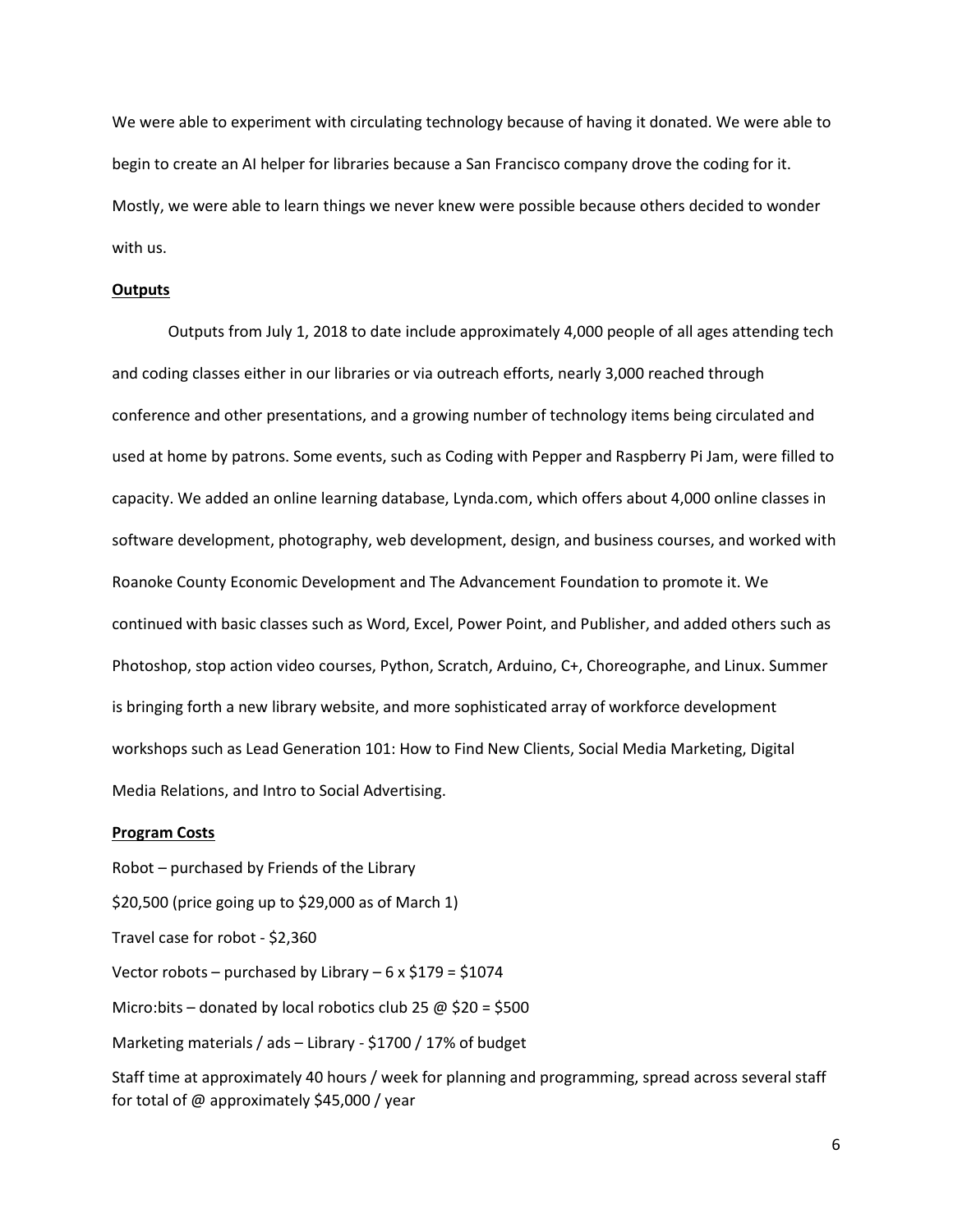### **Timeline**

The timeframe was aggressive but was sped up organically due to the media-generated interest.

| Meeting Patrons @ Their Wonder                |                                                                               |
|-----------------------------------------------|-------------------------------------------------------------------------------|
| <b>Timeline of Critical Events (Overview)</b> |                                                                               |
|                                               |                                                                               |
| Date                                          | Task, Program, or Partnership                                                 |
| 2017                                          |                                                                               |
| June                                          | Joined Urban Libraries Council (ULC)                                          |
|                                               |                                                                               |
| 2018                                          |                                                                               |
| February                                      | Completed Strategic Plan                                                      |
|                                               | Began partnership with Roanoke Robotics and Makers Group                      |
| May                                           | Began partnership with The Advancement Foundation                             |
| June                                          | Secured funding for Pepper, the Humanoid Robot                                |
|                                               | Began partnership with Palo Alto City Library                                 |
|                                               | <b>Purchased Pepper</b>                                                       |
| July                                          | Abundant media coverage regarding Pepper                                      |
| August                                        | Presented to County Social Services re possibilities w/ Pepper                |
|                                               | Media frenzy over Pepper                                                      |
|                                               | Lynda.com purchase and launch                                                 |
| September                                     | Began partnership with County IT for Pepper                                   |
|                                               | ULC STEM panel discussion                                                     |
|                                               | Meet and greets with Pepper                                                   |
|                                               | VLA Presentation as keynotes                                                  |
| October                                       | Presented to County schools on Peper and coding workshops                     |
| November                                      | Phone call to launch partnership w/ Girls Who Code                            |
| December                                      | Christmas Tree Lighting meet and greets w/ Pepper and Vector (1500 attended)  |
|                                               |                                                                               |
| 2019                                          |                                                                               |
| January                                       | ULC AI & Digital Citizenship Panel in Georgetown (see Forbes article)         |
|                                               | Launch of Anki Robotics' Vectors in all six of our locations                  |
|                                               | <b>Began circulating Micro:bits</b>                                           |
| February                                      | Anki blog post regarding RCPL's use of Vector                                 |
| March                                         | Code Club Roanoke partnership launch                                          |
|                                               | Start of informal partnership/information sharing with Toronto Public Library |
|                                               | Girls Who Code partnership launch                                             |
| April                                         | All programs in effect (former plus new ones)                                 |
|                                               | Wrote blog post for Urban Libraries Council website                           |
| May                                           | Presentation to Friends group at annual meeting                               |
|                                               | <b>Prsentation to Rotary</b>                                                  |
|                                               | Presentation to local faith community: women's group and teens                |

### **Outcomes**

• As we have shifted programming and gained notoriety, our partnerships and impact have expanded. The time it would have taken to develop curriculum such as Girls Who Code

provides, for one example, would have been unrealistic for a library our size. Using theirs,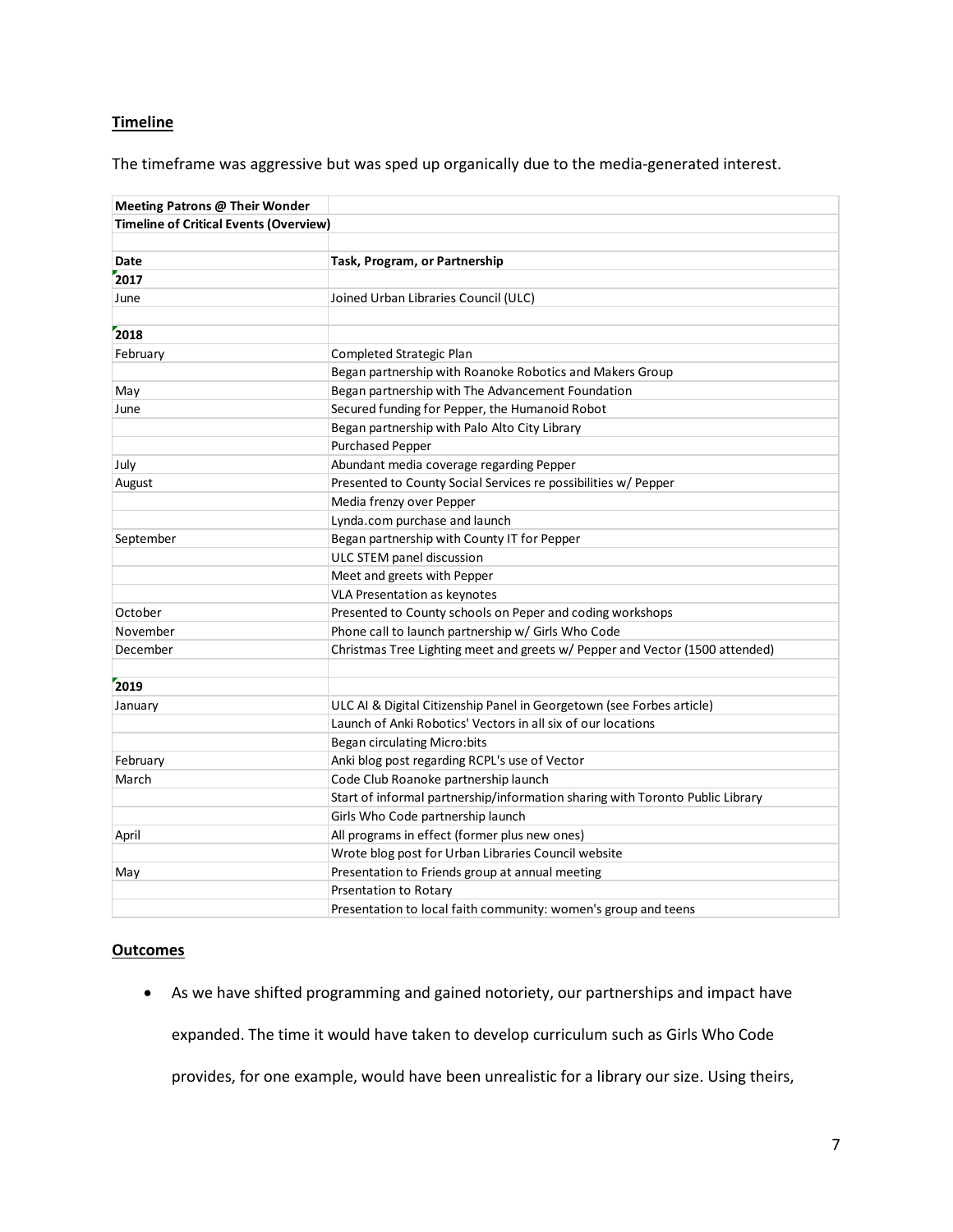within six months from an initial exploratory phone call, our Clubs have gotten off to a roaring start at five of our locations, and some have waiting lists. More girls in Roanoke County and surrounding areas now are being empowered both in teamwork skills and coding, and they are now among those closing the gender gap in technology.

- People of all ages who visit our locations are becoming more comfortable with, and aware of, AI, both understanding the awesome possibilities and daunting implications.
- Many are attending workshops and using our resources, preparing them for jobs of the future.
- Teenagers have gained unique knowledge and experience to add to their college applications.
- Staff has unified around a common theme and individuals see their roles more in terms of how they are touching the world through their work rather than judging it by the sometimes mundane day-to-day tasks.
- We're consistently invited to write or present, growing the audience to which we can share the importance of libraries as an integral part of American infrastructure, most recently, [a piece for](https://www.urbanlibraries.org/blog/whatcha-gonna-do-when-they-come-for-you-libraries-robots-and-ai-1)  [ULC's blog.](https://www.urbanlibraries.org/blog/whatcha-gonna-do-when-they-come-for-you-libraries-robots-and-ai-1)
- Serving on panels has also increased our ability to participate in national conversation, bring back to Roanoke new ideas, replicate what other larger systems around the nation are doing, and add our specifically Southwestern Virginia voice to national conversations.
- We've increased hardware and programs at all locations, and are slated to launch newly branded Next Labs, where each branch will host unique technology programming in response to the needs of the particular community they serve. Examples include a green screen and cameras at one location and a state-of-the-art 3D Glowforge printer/engraver at another.
- Planning is underway to host community meetings on AI and digital citizenship, where we will hear from people regarding their learning needs, and their concerns in regard to the AI realm,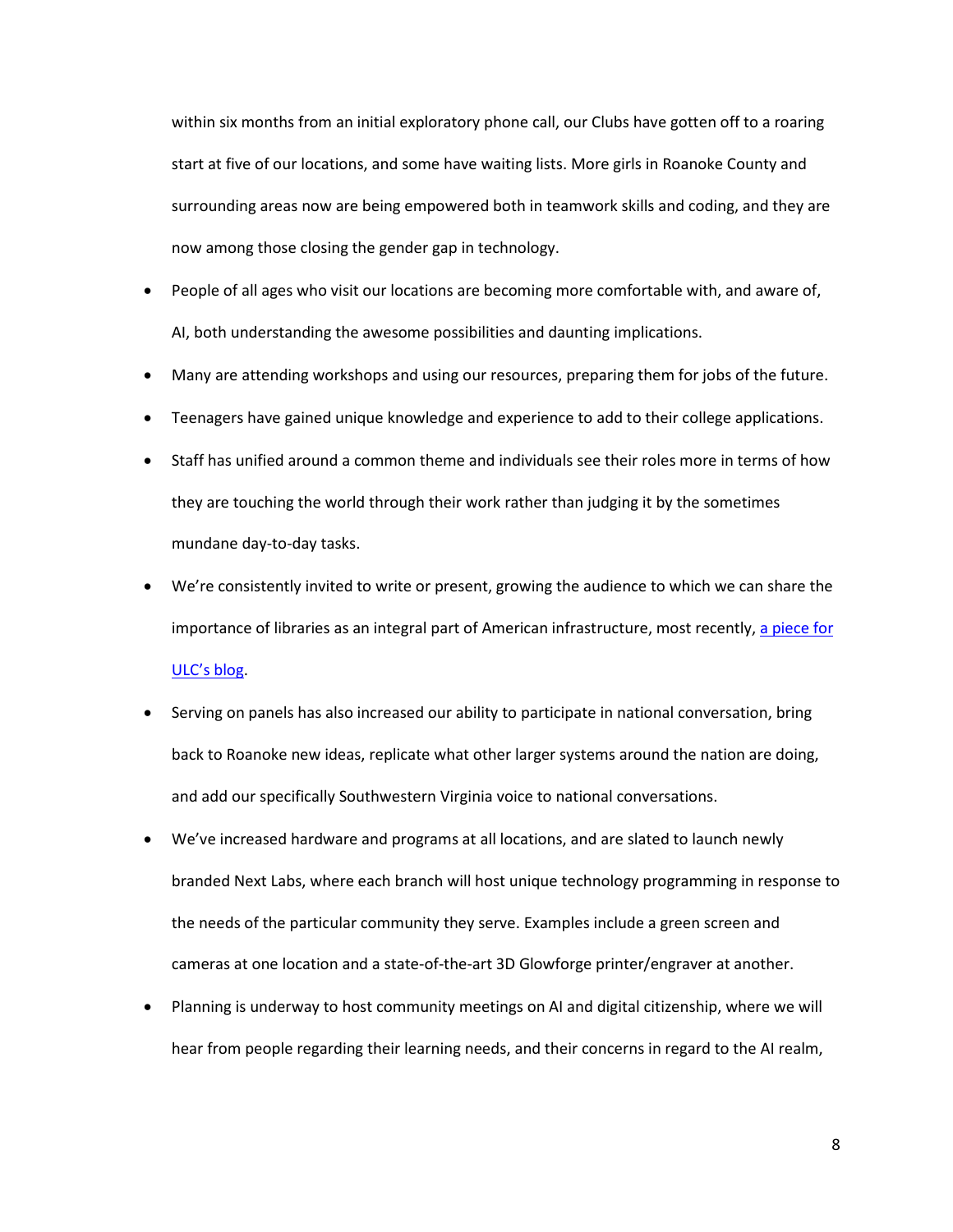information we will use to begin to shape library policy to share at the County-wide level as well as with libraries across the nation.

### **Conclusion**

Our success has convinced multiple stakeholders RCPL was up to the challenge of this brand new initiative. We have raised the reputation of the library system so we are now able to swap information and share programming ideas with some of the biggest and best library systems around the world. Instead of accepting a pre-conceived notion about how much a mid-size municipality can accomplish, one staff member's dream becoming a reality inspired another's and another's and another's. Dreaming is now commonplace among staff at RCPL, because we have seen what can happen. We've earned a seat at many tables with large organizations, and are able to bring back to Roanoke County at least as much as we are pouring out. Patrons here are benefitting because of the knowledge we have gained and the ability to design and implement programming has grown thanks to those interested in partnering. We have positioned ourselves as leaders, set pace with other libraries across America, and have become part of national conversation about the most fast-paced revolution in all times and the way it impacts people's lives.

During a *60 Minutes* interview aired on January 13, 2019, Scott Pelley asked Taiwanese Venture Capitalist Ka-Fu Lee about AI. Lee responded, "I believe it's going to change the work more than anything in the history of mankind. More than electricity." Mr. Lee continued to say 40% of the current jobs are "displaceable," meaning they are subject to being replaced by AI within the next 15-25 years. Lee added AI is "coming faster than previous revolutions."

Here at RCPL, we believe Mr. Lee is right. We also believe libraries are idea marketplaces and bedrocks of civil democracies, and we are committed to equipping Roanokers for the technological shift as part of that larger vision. The area's future may well depend on it, so we plan to keep on wondering.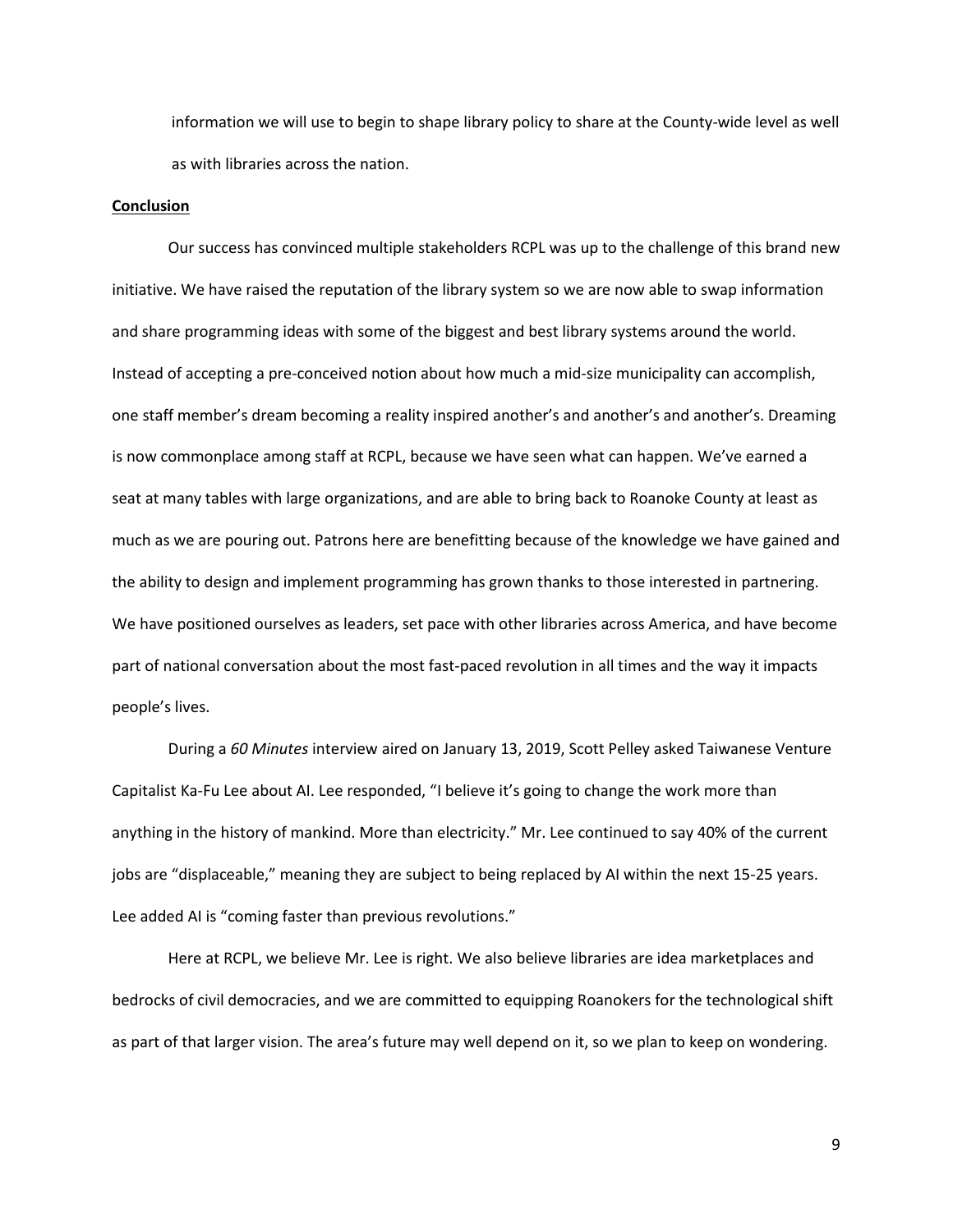#### **Executive Summary**

In June 2018, as an outgrowth of its new strategic plan, Roanoke County Public Library (RCPL) formulated a plan to address changing needs brought about by the technological revolution, leading them to become the first public library in the U.S. to procure Pepper®, the humanoid robot, manufactured by SoftBank Robotics. The recruitment of Pepper also meant RCPL was the first public library in the nation to employ working AI with this level of capability. The library chose to take this leap because of a sense of responsibility in helping to stem the tide of talent loss and build the future workforce, both contributing factors to the economic development of the county and region. Everything was on the table, from using technology to enhance service delivery, establishing new tech-centric partnerships and programs, and encouraging thinking to 2025 and beyond.

Pepper was developed for service use, program delivery, and to teach coding to patrons of all ages, and library staff began to form new partnerships in the community, and create a higher level of tech programming. RobotLAB, a San Francisco based software company, helped code Pepper, Girls Who Code, an international organization committed to closing the gender gap in technology, provided sophisticated and vetted learning materials and guides, and Code Club Roanoke, a local offshoot of Code Club International, Roanoke Robotics and Makers Club, and Noke Codes, all provided much-desired programming. The library also entered into an agreement with The Advancement Foundation, a local business incubation center located across the street from one of its busiest branches. In less than a year, the library has reached nearly 7,000 people through workshops, classes, programs, and presentations, and the number continues to grow. The library is now contributing to the national conversation in libraries around AI, and is seen as a leader in innovation.

Plans are now underway to create mini-Next Labs at every branch, each targeting the community it serves. Two examples include a green screen and camera equipment at one, and a stateof-the-art 3D printer/engraver (Glowforge) at another. Also in the works are plans for community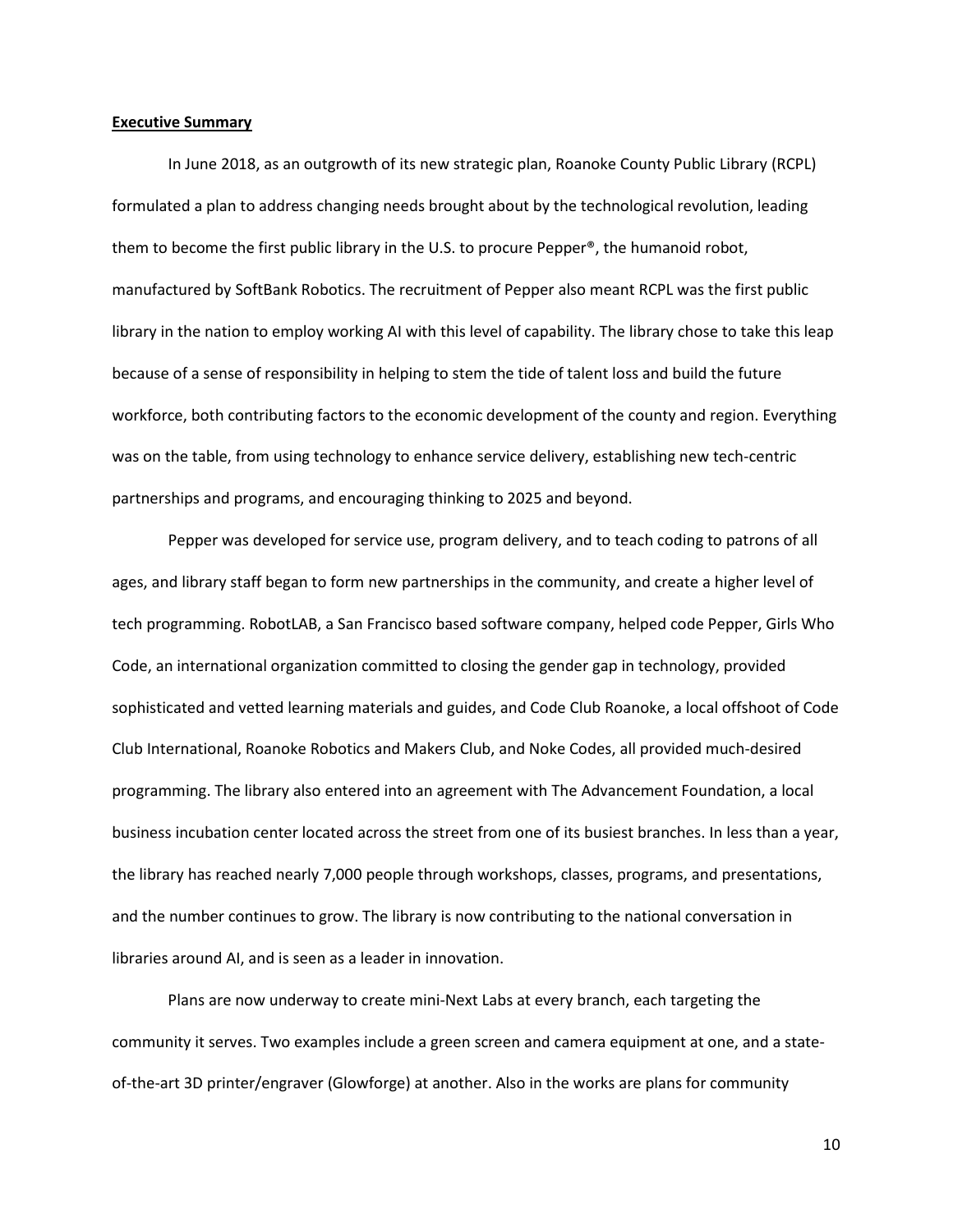conversations where patrons will be asked to contribute to the larger conversation around AI, including privacy protection and the need for reasonable policy and regulations. Being able to share with the biggest and best libraries around the nation has benefitted the Roanoke community, and has demonstrated that, with proper planning and partnering, mid-size libraries can provide their patrons with "firsts" and contribute to the library world at large.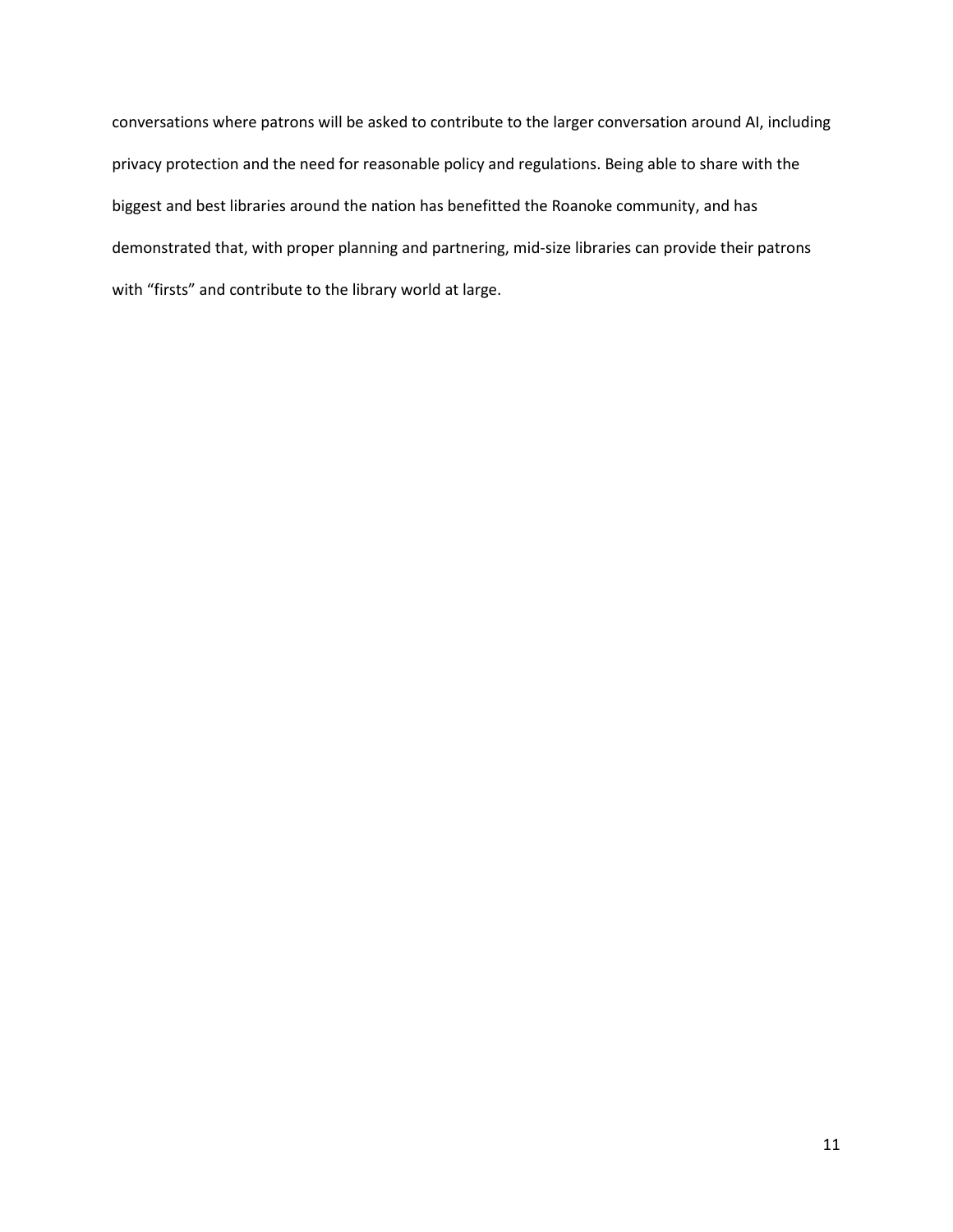#### **Brief Overview**

In June 2018, Roanoke County Public Library (RCPL) became the first public library in America to recruit Pepper®, the humanoid robot, launching the library system into the national spotlight, and establishing them as an industry leader in AI, robotics, and coding. The decision to procure the robot stemmed from a new strategic plan, where RCPL identified as a top priority addressing the changing needs brought about by the technological revolution. Foremost among reasons for taking this step were the desires to take action stemming the tide of talent loss, build the future workforce, and more fully contribute to the economic development of the county and region.

As Pepper was developed for service use, program delivery, and to teach coding to the community of all ages, library staff formed new partnerships in the community, created more sophisticated tech programming, and grew their reach. Partnering organizations included RobotLAB, a San Francisco based software company helping to code Pepper, Girls Who Code, an international organization committed to closing the gender gap in technology, and local organizations such as Roanoke Robotics and Makers Club and Noke Codes, who help provide programming, The Advancement Foundation, an entrepreneurial start-up organization, and county agencies such as Schools, Communications and Technology, and Social Services. In this short period of time, approximately 7,000 people in the Roanoke and library communities have been exposed to AI and coding through RCPL's workshops, programs, and presentations. As staff is invited to write, present, and serve on panels, the library's reputation continues to grow and the knowledge shared with their newfound friends and partners across the nation is benefitting the local community in ways never imagined, demonstrating that a mid-size library system nestled in the mountains of Southwest Virginia can inform and contribute to national conversations and provide for their patrons in ways sometimes thought to be reserved for only larger systems with more abundant resources.